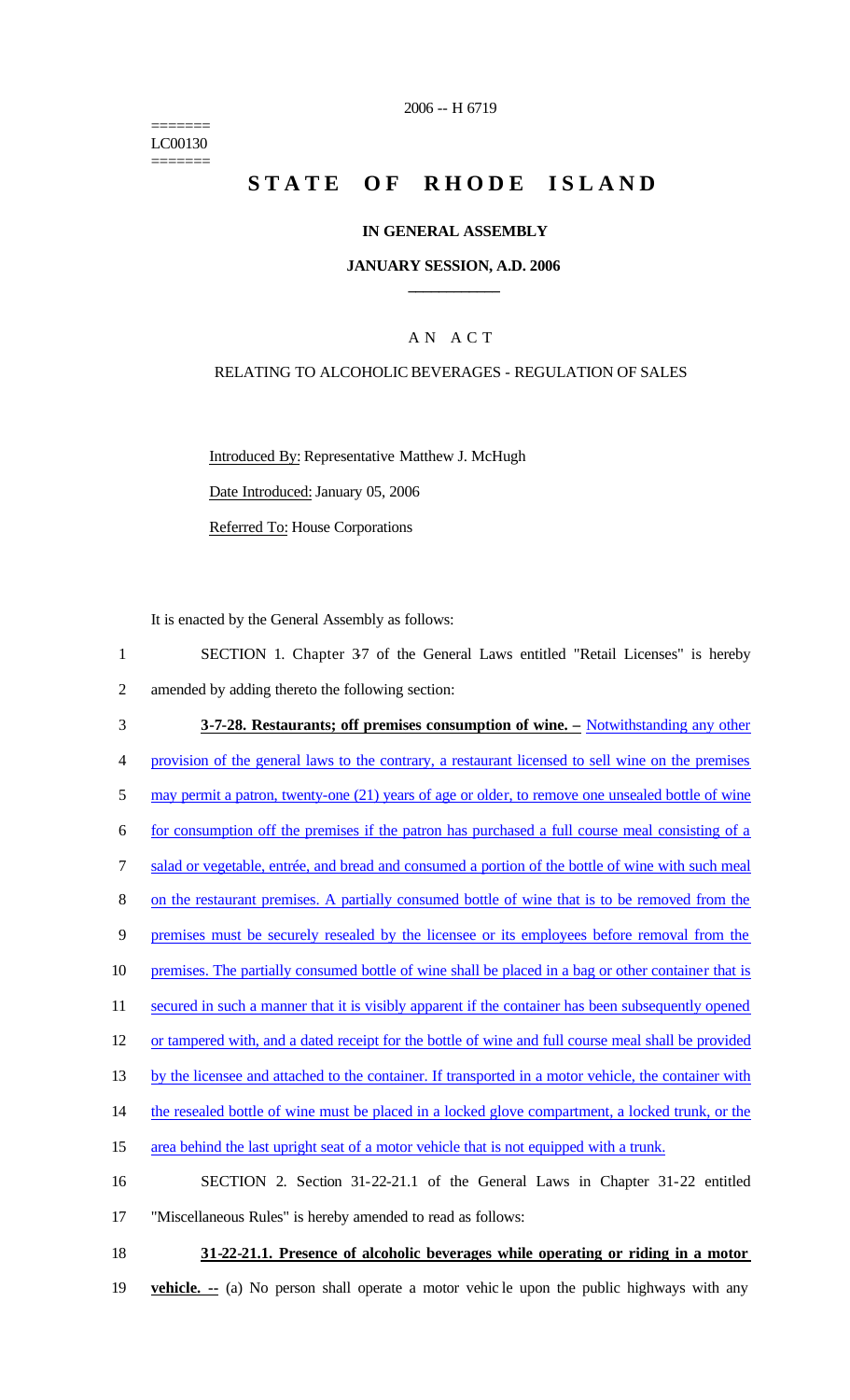- 1 unsealed alcoholic beverage container within the passenger section of the vehicle.
- 2 (b) Any person found in violation of this section may be fined not more than two 3 hundred dollars (\$200) or have his or her driver's lic ense suspended for up to six (6) months, or 4 both, for the first violation, and for each subsequent violation may be fined not more than five 5 hundred dollars (\$500) or have his or her driver's license suspended for up to one year, or both.
- 6 (c) The operator of a rented limousine or bus shall not be subject to the provisions of this
- 7 section provided neither the operator nor any passenger under the age of twenty-one (21) is in 8 possession of any unsealed alcoholic beverage container.
- 9 (d) The original jurisdiction of this section shall be exclusively in the traffic tribunal.
- 10 (e) Any person in strict compliance with the provisions of section 3-7-28 shall be deemed
- 11 not to be in violation of this section.
- 12 SECTION 3. This act shall take effect upon passage.

======= LC00130 =======